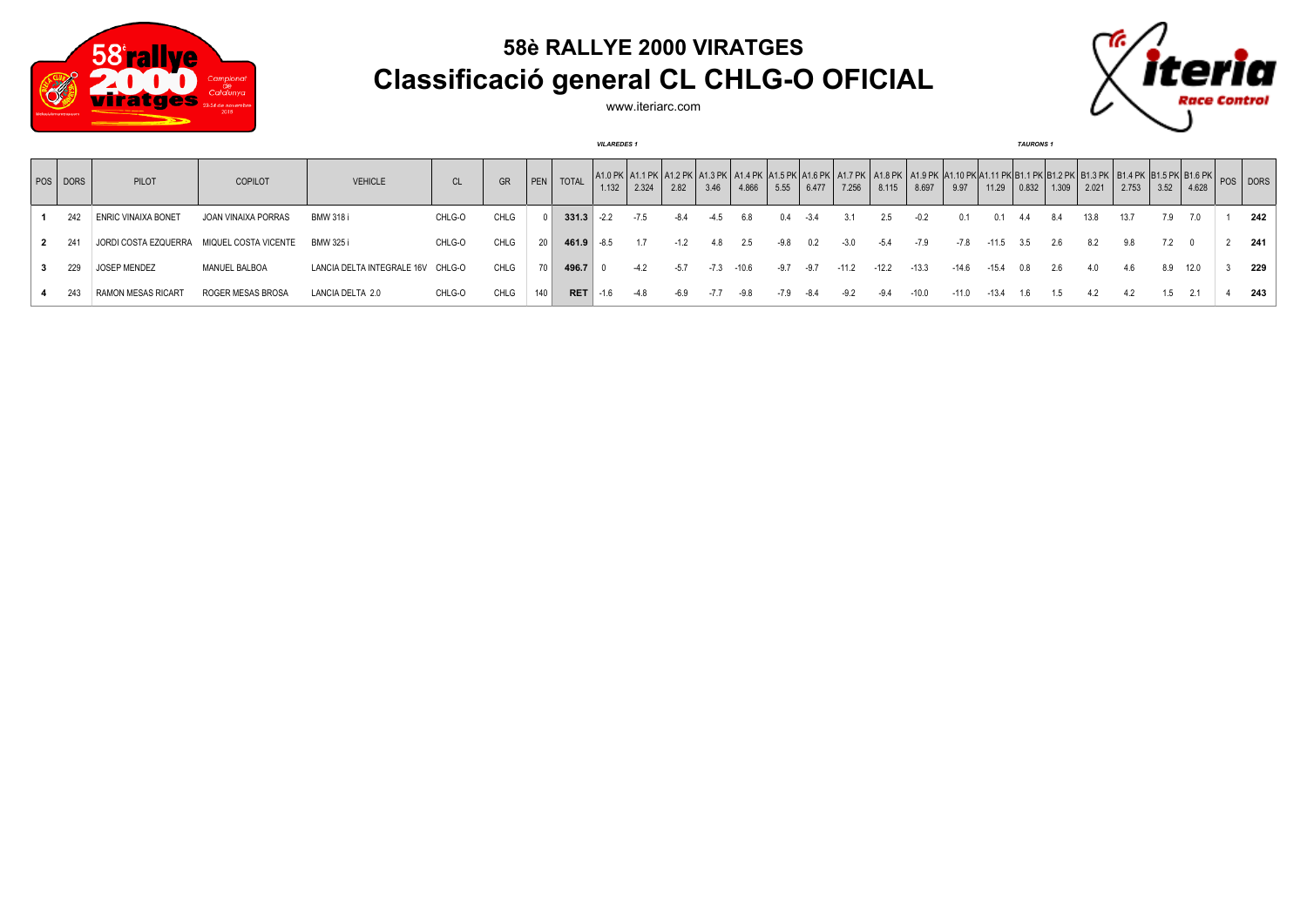

## **58è RALLYE 2000 VIRATGES Classificació general CL CHLG-O OFICIAL**

www.iteriarc.com



| <b>VILAREDES 2</b> |         |        |        |       |         |         |         |        |        |        |                            | <b>TAURONS 2</b> |                                                                          |         |         |     |                 |       |       |                        |                         |                          | <b>TALAMANCA1</b>                |        |       |        |       |      |        |                                                    |        |               |       |
|--------------------|---------|--------|--------|-------|---------|---------|---------|--------|--------|--------|----------------------------|------------------|--------------------------------------------------------------------------|---------|---------|-----|-----------------|-------|-------|------------------------|-------------------------|--------------------------|----------------------------------|--------|-------|--------|-------|------|--------|----------------------------------------------------|--------|---------------|-------|
| POS DORS           | 5.801   | 6.546  | 7.018  | 1.132 | 2.324   | 2.72    | 3.46    | 4.866  | 5.43   | 6.477  | A2.6 PK   A2.7 PK<br>7.256 | 8.115            | .   A2.8 PK   A2.9 PK  A2.10 PK  A2.11 PK   B2.1 PK   B2.2 PK  <br>8.697 | 9.97    | 11.29   |     | $0.832$   1.309 | 2.021 | 2.753 | <b>B2.5 PK</b><br>3.52 | <b>B2.6 PK</b><br>4.628 | $\vert$ B2.7 PK<br>5.801 | (   B2.8 PK   B2.9 PK  <br>6.546 | 7.018  | 1.185 | 1.91   | 3.105 | 4.57 | 4.821  | $\sim$ PK C1.6 PK C1.7 PK C1.8 PK POS DORS<br>6.81 | 6.89   | 8.303         |       |
| 1 242              |         |        | -0.8   |       |         | 2.3     |         | $-2.3$ | $-0.8$ |        |                            |                  |                                                                          | $-0.7$  |         | 0.8 | 5.5             | 16.2  | 21.3  | 19.5                   | 19.3                    | 16.9                     | 16.4                             | 16.6   | -6.3  | $-6.8$ | 3.4   | 5.0  | 4.9    | 8.9                                                | 9.8    | $2.2^{\circ}$ | 242   |
| 2 241              | $-11.1$ | $-5.2$ | $-3.0$ | -6.9  | $-10.7$ | $-10.5$ | $-10.1$ | 0.5    | 9.9    | 15.5   | 19.2                       | 20.8             | 19.8                                                                     | 21.9    | 21.2    | 6.0 | 7.0             | 4.0   | 0.9   | 1.6                    | 0.1                     | 4.6                      | $-2.8$                           | $-3.3$ | 0.7   | 2.5    | 4.6   | 8.5  | 13.3   | 9.8                                                | 9.8    | 8.2           | - 241 |
| 229                | 12.1    | 13.8   | 13.4   |       | $-6.1$  | $-6.6$  | -4.9    | $-1.5$ | $-0.4$ | $-5.5$ | $-11.2$                    | $-12.8$          | $-13.6$                                                                  | $-16.2$ | $-15.9$ | 0.4 | 2.0             | 2.5   | 2.7   | 1.9                    | 0.3                     | $-1.0$                   | -5.4                             |        |       |        | 0.2   | -5.8 | -6.4   | $-1.5$                                             | $-0.7$ | $-0.5$        | 229   |
| 243                |         |        |        |       |         |         |         |        |        |        | -10.7                      | $-12.2$          | $-12.6$                                                                  | $-13.8$ | $-18.0$ |     |                 | 9.4   | 9.6   | 6.9                    | 6.5                     | 2.2                      |                                  |        |       | -3.9   |       | -8.3 | $-8.3$ | -5.1                                               |        | $-5.3$        | 243   |